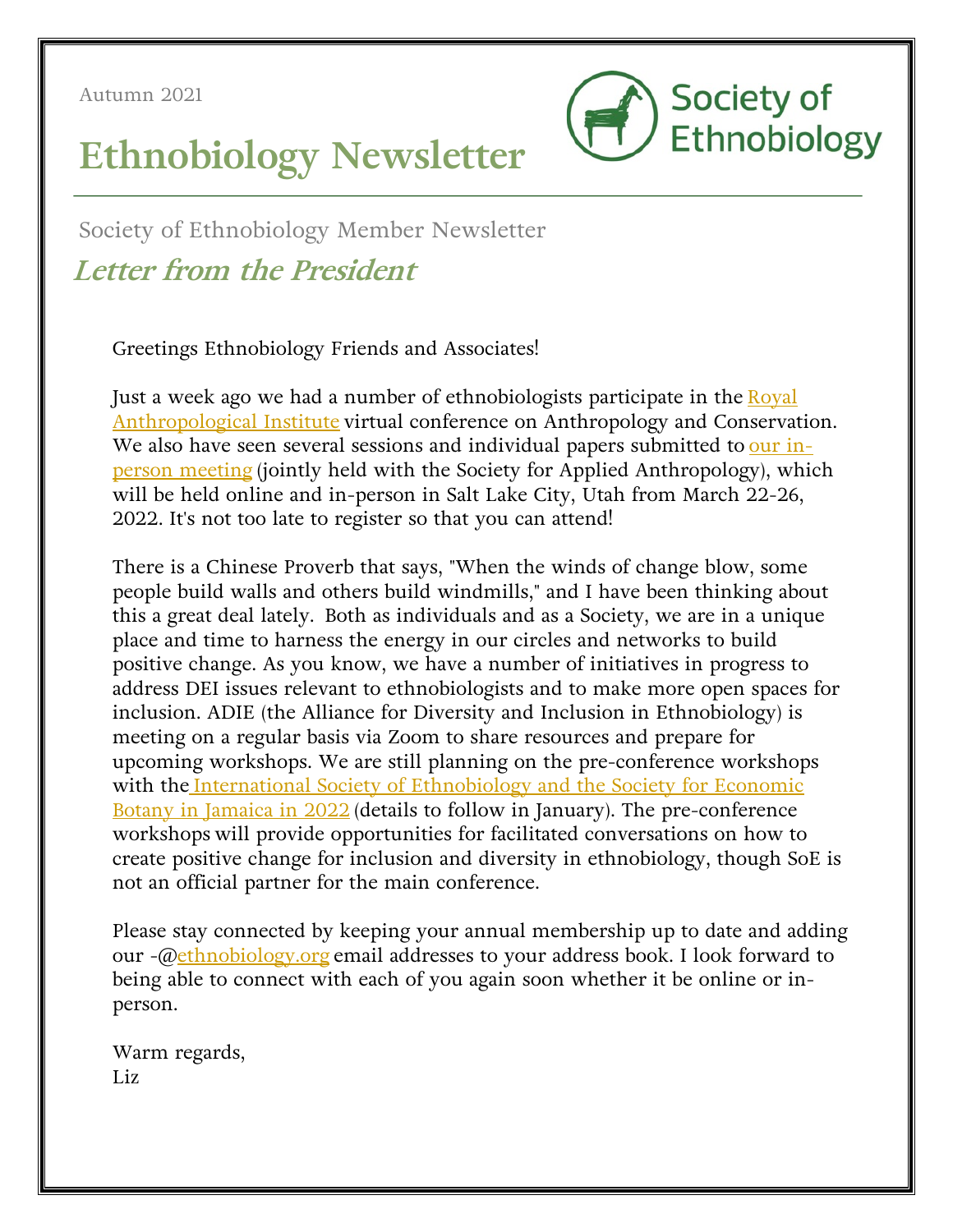#### **Forage! New Blog Posts Out Now!**

## *"5 Interesting Survival Plants (+ Some History)"*

"They say a little knowledge can go a long way in a survival situation. Personally, despite having a reasonable handle on outdoorsmanship, I reckon I probably wouldn't last a week before looking at one of my own feet and wondering how best to cook it.But I love thinking about this stuff and reading and learning, particularly about how our predecessors interacted with the land. So whether you're planning for the apocalypse, or hoping to do some foraging along the Appalachian trail, or just interested in how people have used plants over the centuries (and millennia), this should be a fun read!"

Read more on the Forage! today.

## **Journal of Ethnobiology – Call for Papers Special Issue: Ethnobiology and Philosophy**

Guest editors: Abigail Nieves Delgado,David Ludwig, Charbel N. El-Hani 

Ethnobiology raises fundamental epistemological, ontological, and political questions about relations among peoples, biota, and environments. This special issue brings together emerging

debates at the intersection of ethnobiology and philosophy. We want to explore how philosophy can contribute to reflexive ethnobiological practices and how ethnobiology can contribute to philosophical engagement with biocultural diversity. We are therefore looking for submissions that

create meaningful dialogue between ethnobiological and philosophical debates whether from philosophically reflexive ethnobiologists or ethnobiologically engaged philosophers. 

In employing a broad definition of both "ethnobiology" and "philosophy", the special issue aims to bring together intellectual resources from Indigenous philosophies to environmental ethics to anthropological theory to philosophy of science. We want to foster debates about questions such as (1) diverse forms of producing knowledge about the biological world, (2) their interaction with heterogeneous ontologies and ways of being in the world, (3) relations between Indigenous biologies and philosophies, (4) the ethics and methodology of ethnobiological research, (5) challenges of decolonization in ethnobiology, and (6) relations between ethnobiological research and social-environmental challenges. The special issue aims to create a forum for ethnobiologists, philosophers, and aligned researchers to engage in a transdisciplinary dialogue about fundamental questions of ethnobiological research and their implications for engaging with biocultural diversity. Submissions that reflect this transdisciplinary dialogue are especially welcomed.